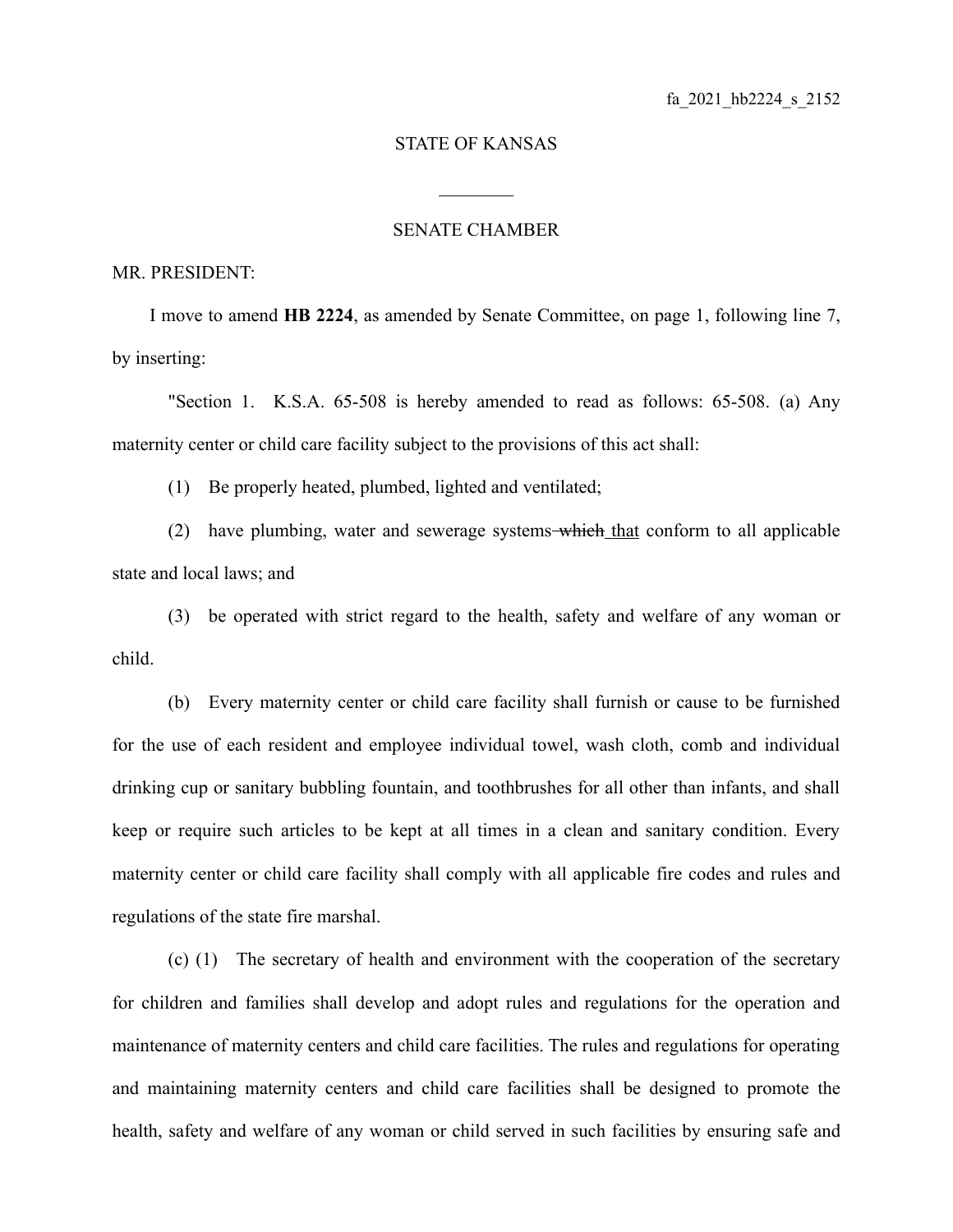adequate physical surroundings, healthful food, adequate handwashing, safe storage of toxic substances and hazardous chemicals, sanitary diapering and toileting, home sanitation, supervision and care of the residents by capable, qualified persons of sufficient number, afterhour care, an adequate program of activities and services, sudden infant death syndrome and safe sleep practices training, prohibition on corporal punishment, crib safety, protection from electrical hazards, protection from swimming pools and other water sources, fire drills, emergency plans, safety of outdoor playground surfaces, door locks, safety gates and transportation and such appropriate parental participation as may be feasible under the circumstances. Boarding schools are excluded from requirements regarding the number of qualified persons who must supervise and provide care to residents.

(2) Rules and regulations developed under this subsection shall include provisions for the competent supervision and care of children in day care facilities. For purposes of such rules and regulations, competent supervision as this term relates to children less than five years of age includes, but is not limited to, direction of activities, adequate oversight including sight or sound monitoring, or both, physical proximity to children, diapering and toileting practices; and for all children, competent supervision includes, but is not limited to, planning and supervision of daily activities, safe sleep practices, including, but not limited to, visual or sound monitoring, periodic checking, emergency response procedures and drills, illness and injury response procedures, food service preparation and sanitation, playground supervision, pool and water safety practices.

(d) In addition to any rules and regulations adopted under this section for safe sleep practices, child care facilities shall ensure that all of the following requirements are met for children under 12 months of age:

(1) A child shall only be placed to sleep on a surface and in an area that has been approved for use as such by the secretary of health and environment;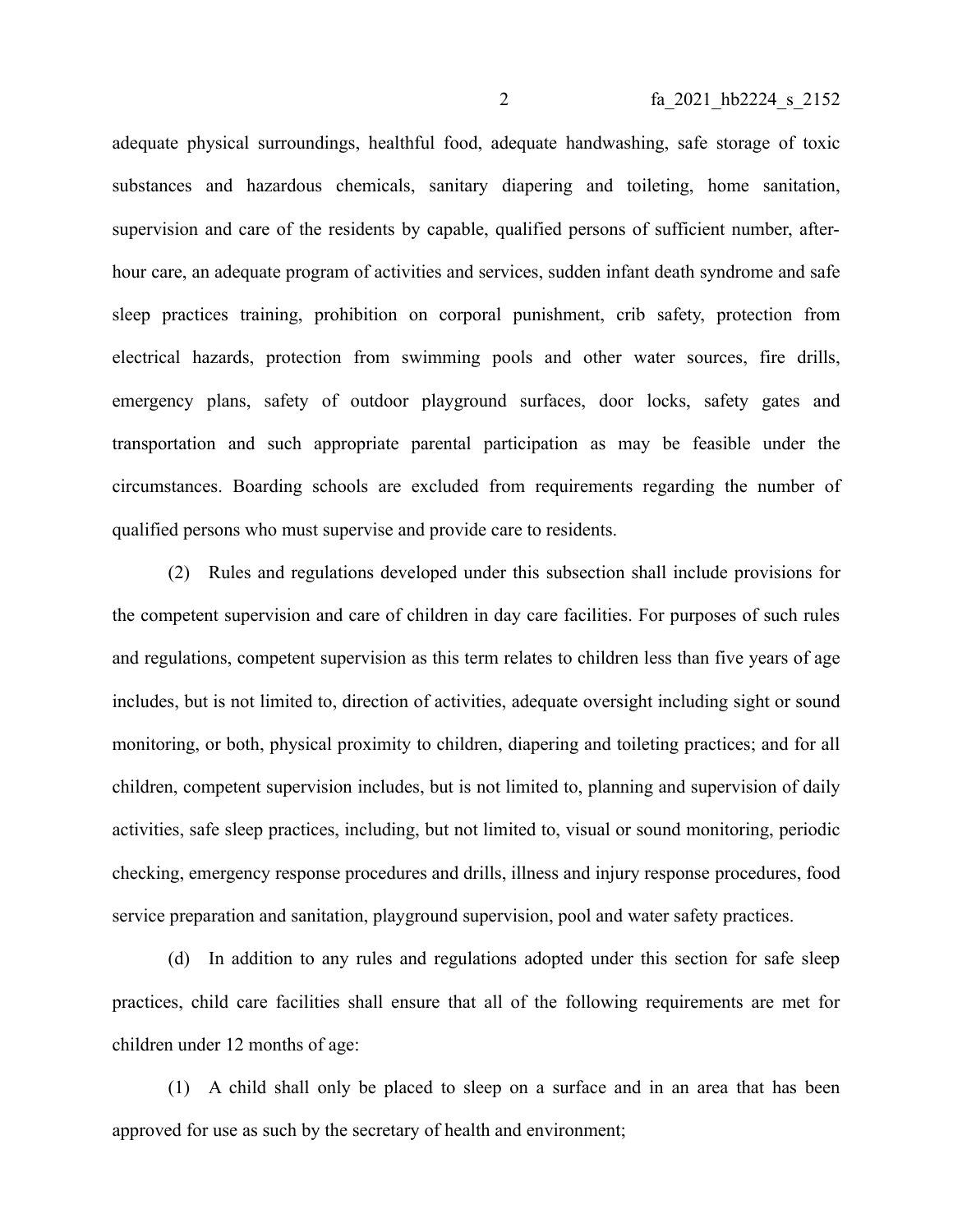(2) the sleep surface shall be free from soft or loose bedding, including, but not limited to, blankets, bumpers and pillows; and

(3) the sleep surface shall be free from toys, including mobiles and other types of play equipment or devices.

(e) Child care facilities shall ensure that children over 12 months of age only be placed to sleep on a surface and in an area that has been approved for use as such by the secretary of health and environment.

(f) The secretary of health and environment may exercise discretion to make exceptions to requirements in subsections (d) and (e) where special health needs exist.

(g) Each child cared for in a child care facility, including children of the person maintaining the facility, shall be required to have current such immunizations as the secretary of health and environment considers necessary as specified in subsection (h). The person maintaining a child care facility shall maintain a record of each child's immunizations and shall provide to the secretary of health and environment such information relating thereto, in accordance with rules and regulations of the secretary, but the person maintaining a child care facility shall not have such person's license revoked solely for the failure to have or to maintain the immunization records required by this subsection.

(h) Except as provided in subsection (j), the following immunizations are required for each child cared for in a child care facility pursuant to subsection (g):

(1) Diphtheria;

(2) hepatitis A;

(3) hepatitis B;

(4) measles (rubeola);

(5) meningitis;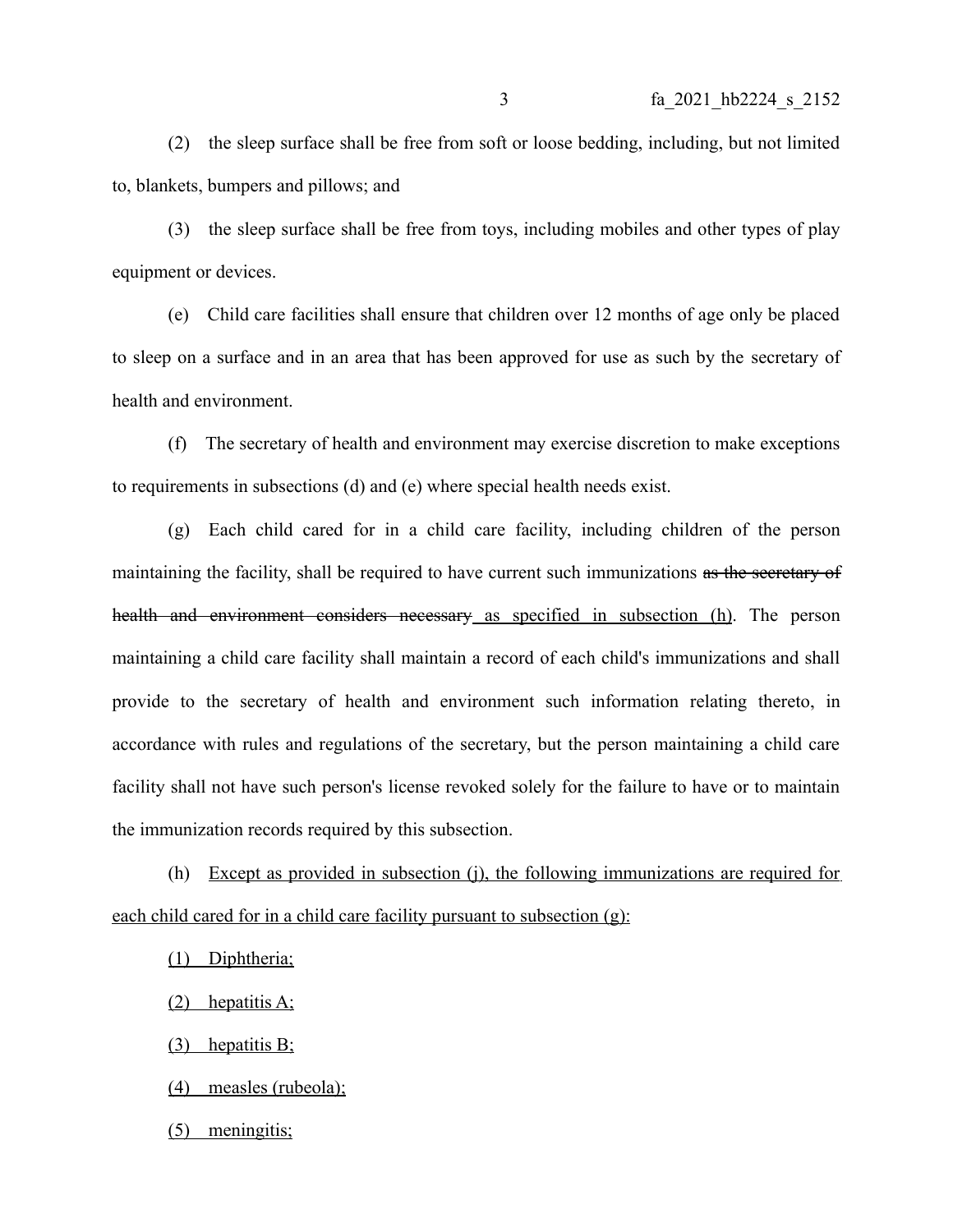$(6)$  mumps;

(7) pertussis (whooping cough);

(8) poliomyelitis;

(9) rubella (German measles);

(10) tetanus; and

(11) varicella (chicken pox).

(i) The secretary may deem any immunization specified in subsection (h) as no longer required if the secretary determines that such immunization is not necessary or is unsafe.

(j) The immunization requirement of subsection (g) shall not apply if one of the following is obtained:

(1) Certification from a licensed physician stating that the physical condition of the child is such that immunization would endanger the child's life or health; or

(2) a written statement signed by a parent or guardian that the parent or guardian is an adherent of a religious denomination whose teachings are opposed to immunizations.";

On page 3, following line 34, by inserting:

"Sec. 4. K.S.A. 72-6262 is hereby amended to read as follows: 72-6262. (a) In each school year, every pupil student enrolling or enrolled in any school for the first time in this state, and each child enrolling or enrolled for the first time in a preschool or day care program operated by a school, and such other-pupils students as may be designated by the secretary, prior to admission to and attendance at school, shall present to the appropriate school board certification from a physician or local health department that the pupil student has received such tests deemed necessary by the secretary by such means as are approved by the secretary, and inoculations such immunizations as are specified in subsection (b) deemed necessary by the secretary by suchmeans as are approved by the secretary. Pupils Students who have not completed the required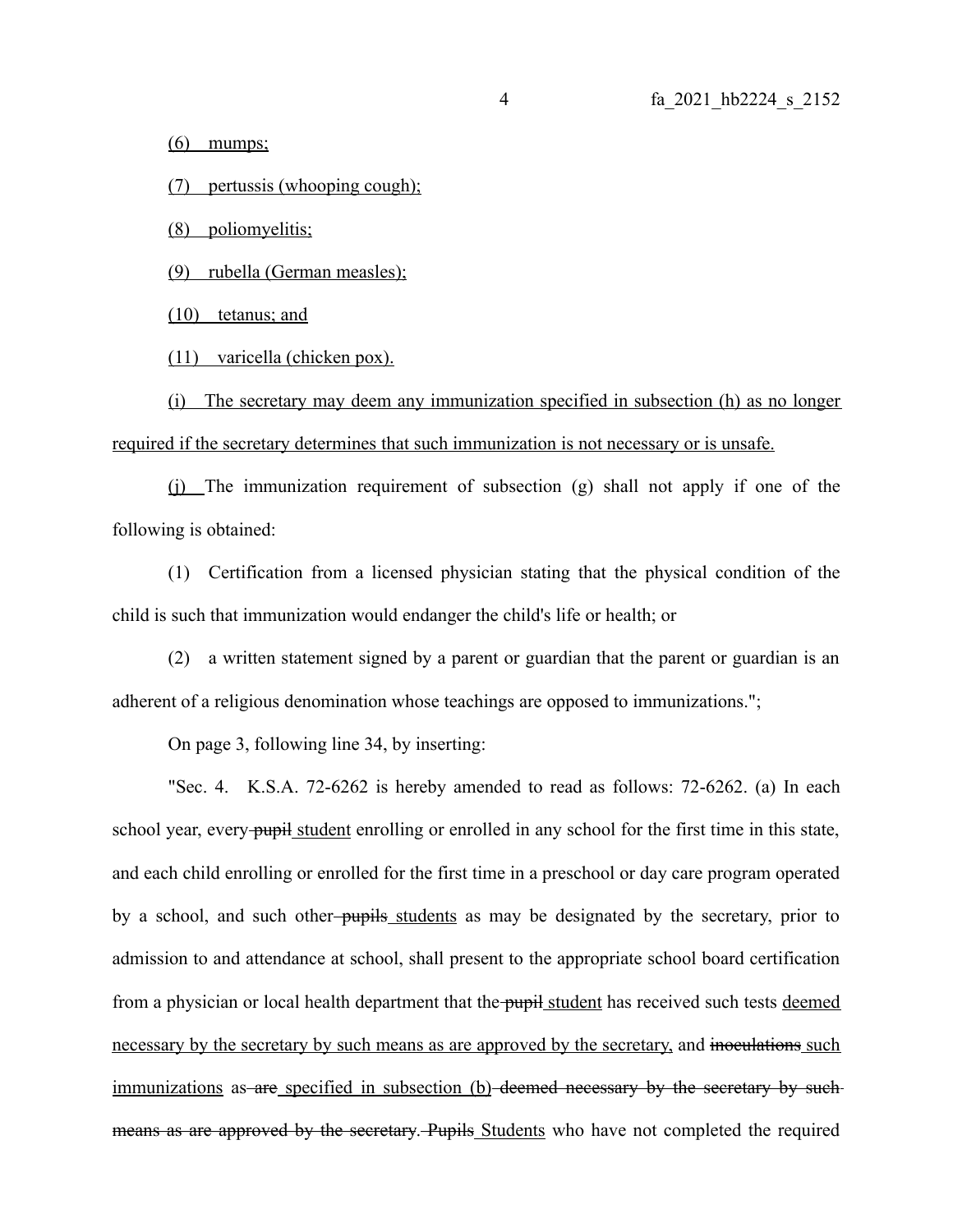inoculations immunizations may enroll or remain enrolled while completing the required inoculations immunizations if a physician or local health department certifies that the-pupilstudent has received the most recent, appropriate inoculations immunizations in all required series. Failure to timely complete all required series shall be deemed non-compliance.

(b) Except as provided in subsection (d), the following immunizations are required for school attendance pursuant to subsection (a):

(1) Diphtheria;

(2) hepatitis A;

(3) hepatitis B;

(4) measles (rubeola);

(5) meningitis;

 $(6)$  mumps;

(7) pertussis (whooping cough);

(8) poliomyelitis;

(9) rubella (German measles);

(10) tetanus; and

(11) varicella (chicken pox).

(c) The secretary may deem any immunization specified in subsection (b) as no longer required for school attendance if the secretary determines that such immunization is not necessary for school attendance or is unsafe.

(d) As an alternative to the certification required under subsection (a), a pupil student shall present:

(1) An annual written statement signed by a licensed physician stating the physical condition of the child to be such that the tests or inoculations immunizations would seriously